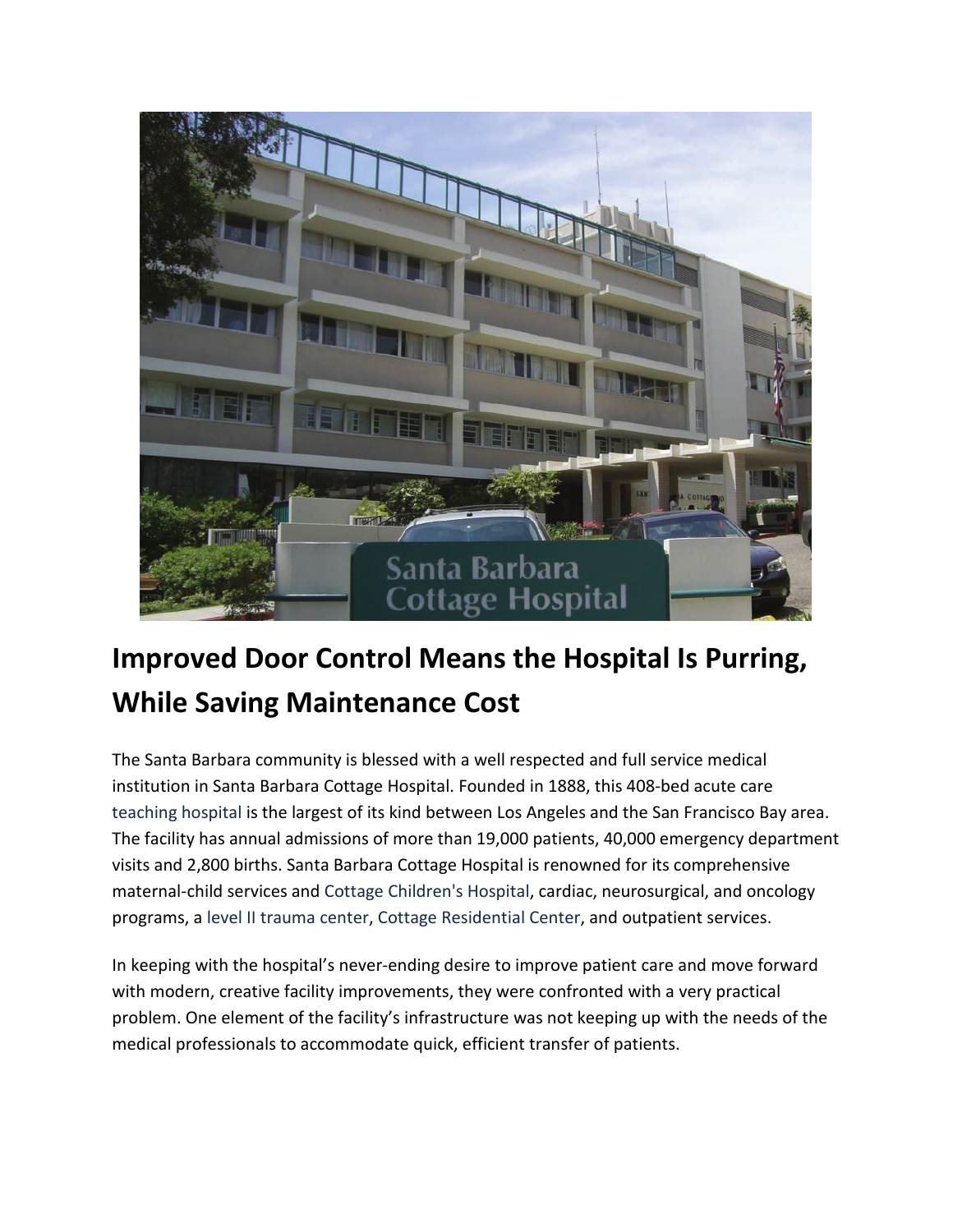## **Cottage had a problem with its automatic door controls**

Therefore, Mark Mullenary, the Director of Facilities had a problem. The unreliability of the switches which control automatic doors was extremely frustrating to hospital employees. The maintenance costs associated with constant repair of the switches compounded the frustration. Cottage Hospital needed a wall switch that was robust, able to activate with a push on its entire surface and did not require hostile pounding to activate the door

Needless to say it is essential in the facility to quickly and efficiently transfer patients for different services. The hospital was equipped with a number of automatic doors which were designed to open with the activation of a wall mounted door switch. Unfortunately there was a serious issue with the reliability and operation of the switches. The medical professionals moving patients would need to carefully push the switch plate in the right place to get the automatic doors to open. In emergency cases the medical staff was rushing to get a patient on a gurney from point A to point B. They would press the switch while moving quickly down the hall with the patient, only to get to the door and have it fail to open. The way the staff dealt with the situation involved hitting the switch with full force. This method proved more reliable in activating the switch and opening the door, but often put holes in the walls and eventually broke the wall switches.

Mark Mullenary and Cottage Hospital found a solution for a robust and consistent switch in the Hand-E-Tap®. The Hand-E-Tap, manufactured by Essex Electronics, is a piezo-electric technology switch.



Most people like to comment on things they don't like. Mark reported,

 "People at the facility were so pleased with the improved door control switch; I received numerous calls from our staff to voice their delight."

Mark Mullenary